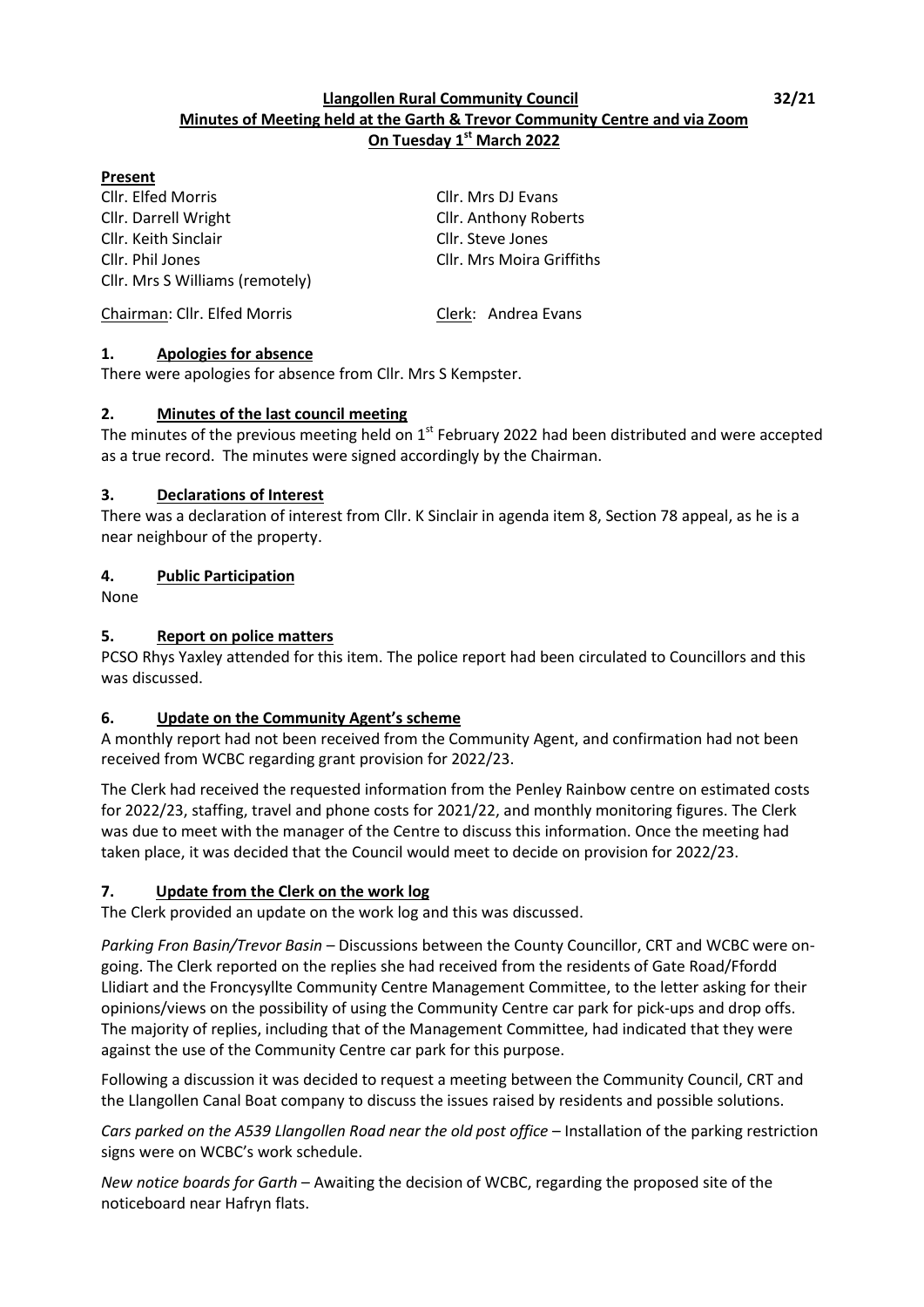**33/21** *Installation of a lockable gate at the George Avenue playground* – The Clerk had asked WCBC to recommend an alternative contractor in order to obtain a quotation for the work.

P*ossible use of the Froncysyllte school field* - Discussions were on-going, but on hold due to Covid 19.

*Memorial Garth* – Cllr. Morris would find a new contractor willing to carry out the work.

*Easement required for the JC Edwards wall land* – LRCC's solicitor was working on this. The Clerk was awaiting a reply from Eastman's. It was decided that the Clerk would contact Eastman's again and ask for a reply, as this needed to be sorted out as soon as possible.

*Safety issues on Gate Road due to parked cars* – On-going.

*Flooding on the A539* – One gulley was scheduled to be repaired by WCBC.

*Pavements on the Trevor Estate* – Work was commencing on 14<sup>th</sup> March 2022.

*Branches falling onto the road and pavement near Garth School* – The Clerk had sent a letter to the owner asking if this could be addressed.

# **8. Planning applications**

Consideration of planning applications:

**P/2022/0118** – Demolition of existing detached garage and erection of two storey extension, with associated alterations to Brookside Cottage – **Brookside Cottage, Trevor Hall Road, Garth, Wrexham**

# **Section 78 Appeal at: Argoed Lodge, Gate Road, Froncysyllte, Wrexham**

There were no objections to the application or the appeal.

For information - Granted:

**P/2021/1139 –** Proposed roof extension with dormers to the front and rear, including skylights **– Ben Tara, Maes Mawr Road, Garth, Wrexham**

## **9. Correspondence update from the Clerk**

All correspondence was listed in the Clerk's report and had been forwarded to Councillors.

A request to meet with the Council had been received from Lesley James who was exhibiting work at Ty Pawb, called Tales from Terracottapolis. The exhibition incorporated artifice of the JC Edwards Offices. It was decided to invite her to meet with Councillors prior to the next Council meeting in April.

## **10. An environmental Competition in the local schools**

This was discussed and it was decided to defer consideration of this until the next meeting when more information would be available.

# **11. The Wrexham 2025 – UK City of Culture Bid**

The WCBC bid for Wrexham to become the UK City of Culture in 2025 was discussed. WCBC were asking for ambassadors and stakeholders for the bid. It was decided that Llangollen Rural Community Council would become an ambassador and a stakeholder for the bid. The Clerk would inform WCBC and Cllr. Sinclair volunteered to liaise with WCBC once this was done.

# **12. Quotation for the maintenance of community seats**

The quotation for the annual maintenance of community seats was discussed. It was decided to accept the quotation for £325.00.

# **13. Quotations for grounds maintenance at Noddfa Cemetery, community footpaths, community planters, and grass cutting at the pump field and near Froncysyllte School**

Quotations covering 2 years (April 2022 to March 2024) had been received and these were discussed.

It was decided to accept the following quotations:

(a) Ground maintenance at Noddfa Cemetery - £1,160 per annum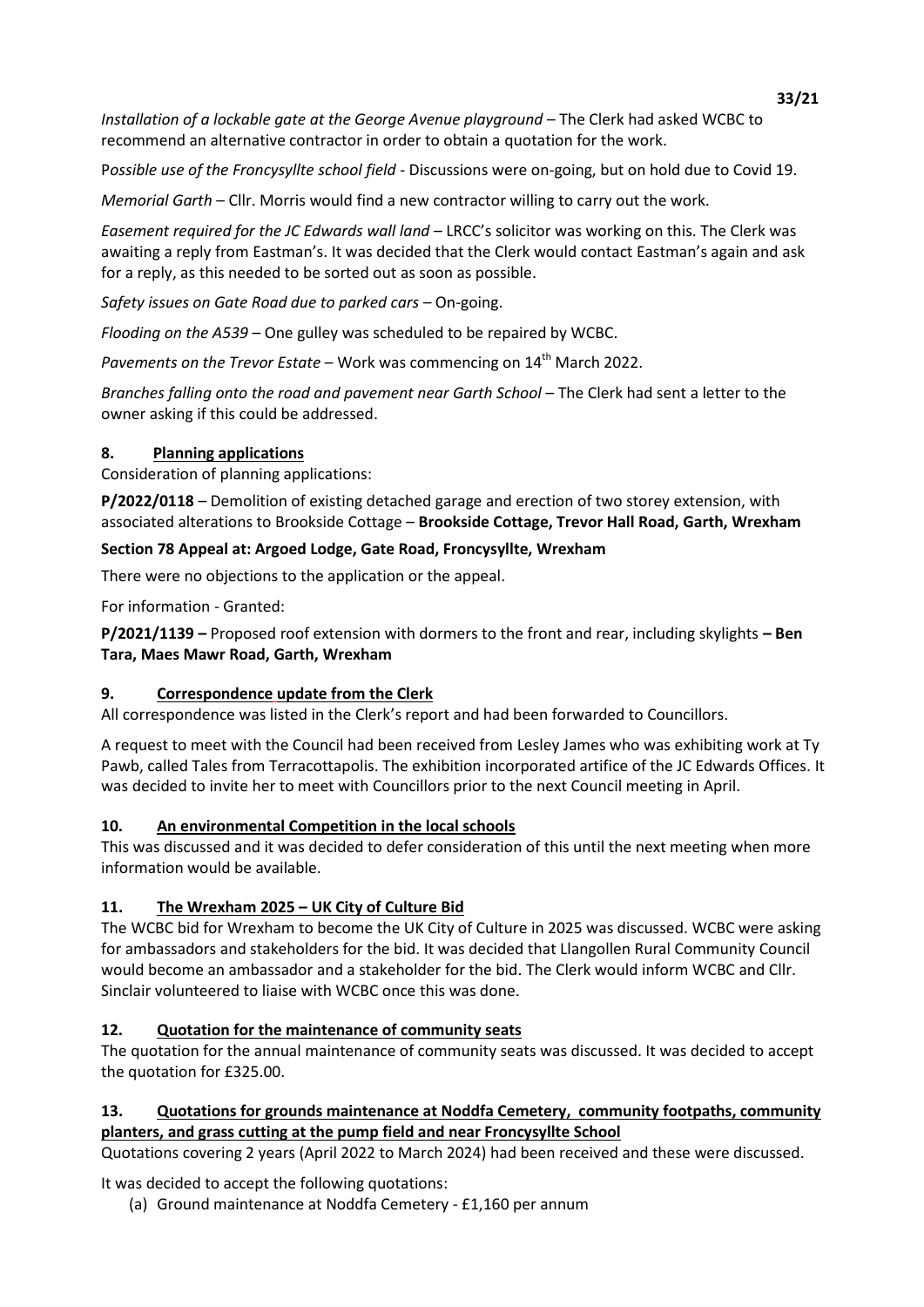- (b) The tidying of community footpaths £1,100 per annum **34/21**
- (c) The tidying of community planters (ad hoc basis) Rhos Y Coed Estate £60 each tidy, Station Road £15 each tidy and Hyfryn Border £60 each tidy
- (d) Grass cutting at the pump field garth £210 per annum and grass cutting near Froncysyllte School -£210 per annum.

## **14. The issue of subsidence on the Newbridge Road and its effect on traffic in the area**.

The B5605 at Pentre had been closed since January 2021 due to a major landslip during Storm Chistoph. The resulting diversions were causing increased traffic, and tailbacks on the roads in Llangollen Rural. Also when the A483 was affected by road works or bad weather the traffic problems in the community were even worse, at times bordering on chaos. Numerous complaints had been received about this. County Cllr. Rondo Roberts informed Councillors that he had brought the problems to the attention of the NWTRA and WCBC. Gatemen had been deployed at the entrance to some roads to deter unsuitable vehicles entering the village. A business plan had been sent from WCBC to the Welsh Government and WCBC were hopeful that the £2m funds would be released to allow the repairs to take place.

It was decided that the Clerk would send a letter to WCBC expressing concern at the effect of the increased volume of traffic in Trevor and Froncysyllte and asking that the repair on Newbridge Road was resolved as soon as possible. Also to ask if the diversion used could be further away (20 or 30 miles).

# **15. The Queens Platinum Jubilee**

The Queen's Platinum Jubilee was discussed. It was decided that the Clerk would research the costs involved in providing school children in the community with a souvenir of the occasion.

## **16. Appointment of Internal Auditor**

Following a discussion it was decided to appoint JDH Business Services Ltd as internal auditors.

## **17. To receive a financial update from the Clerk and authorise payments to be made.**

Financial statements had been circulated as at the end February 2022: receipts for 2021/22; bank reconciliation; and budget monitoring against precept and receipts.

## **Payments authorised for March:**

| P Ankers                 | 102478 | £100.00    |
|--------------------------|--------|------------|
| <b>ACS Technology</b>    | 102479 | £200.00    |
| P Green                  | 102480 | £80.00     |
| Information Commissioner | 102481 | £40.00     |
| J Evans                  | 102482 | <b>NJC</b> |
| Cllr S Jones             | 102483 | £150.00    |
| Cllr S Williams          | 102484 | £150.00    |
| J Evans                  | 102485 | £53.38     |
| <b>NEST</b>              | DD     | £48.72     |
| <b>NEST</b>              | DD     | £47.24     |
| <b>Total</b>             |        | £1.801.85  |

## **18. Items for the next agenda.**

Queen's Jubilee

Environmental engagement/schools

**Date, Time and Venue of the Next Meeting – 5 th April 2022 at 7.00pm – Garth & Trevor Community Centre**